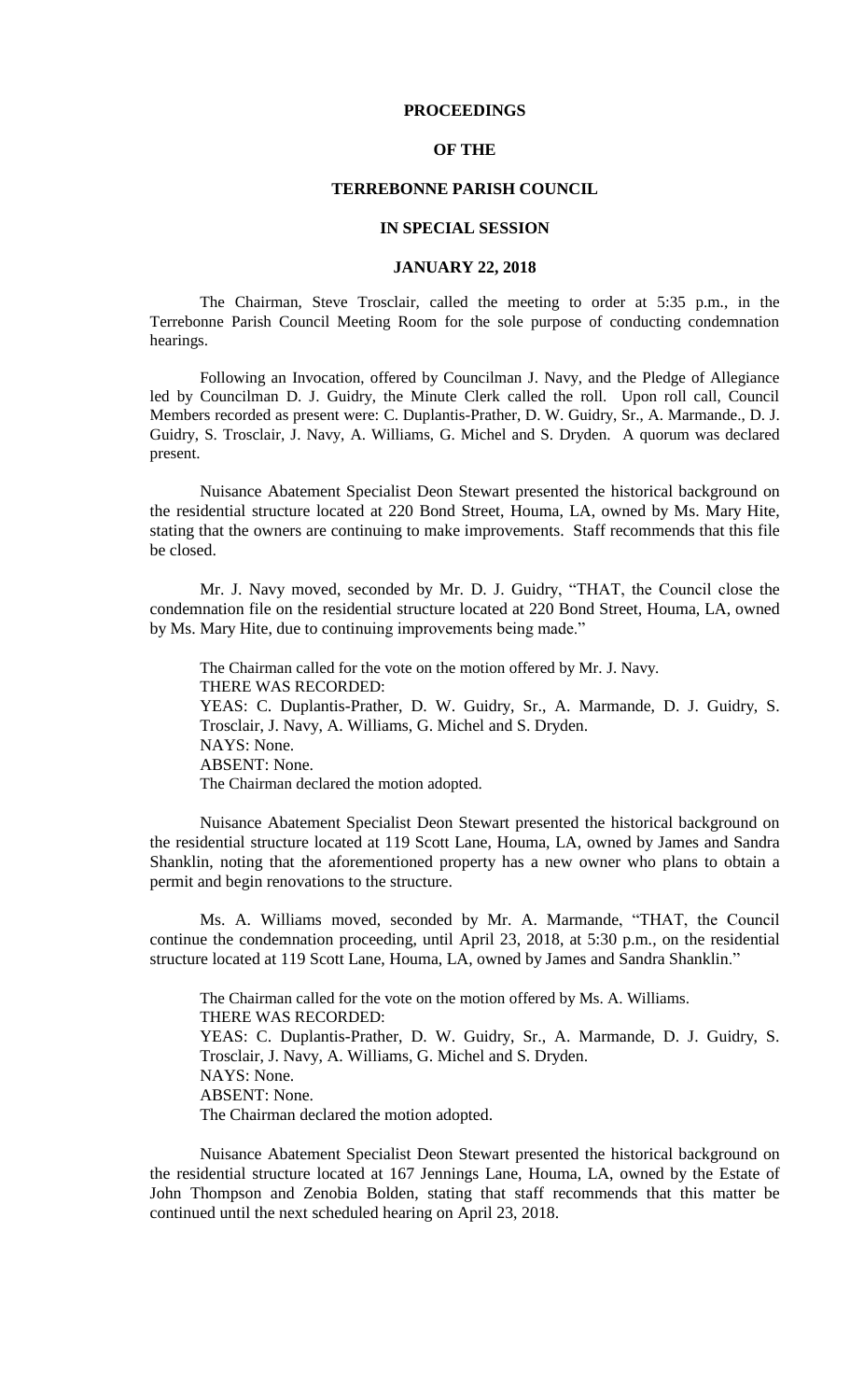Councilwoman C. Duplantis-Prather stated that she has spoken to an heir of the aforementioned property and they are having some family issues. They asked for more time to continue making improvements.

Ms. C. Duplantis-Prather moved, seconded by Mr. D. J. Guidry, "THAT, the Council continue the condemnation proceeding, until April 23, 2018, at 5:30 p.m., on the residential structure located at 167 Jennings Lane, Houma, LA, owned by the Estate of John Thompson and Zenobia Bolden."

The Chairman called for the vote on the motion offered by Ms. C. Duplantis-Prather. THERE WAS RECORDED: YEAS: C. Duplantis-Prather, D. W. Guidry, Sr., A. Marmande, D. J. Guidry, S. Trosclair, J. Navy, G. Michel and S. Dryden. NAYS: None. ABSENT: A. Williams. The Chairman declared the motion adopted.

Nuisance Abatement Specialist Deon Stewart presented the historical background on the residential structure located at 1703 Dunn Street, Houma, LA, owned by Flamingo Property Management, LLC, stating that notice to the owner was insufficient. Staff recommends that this matter be continued until the next scheduled hearing on April 23, 2018.

Mr. J. Navy moved, seconded by Mr. D. W. Guidry, Sr., "THAT, the Council continue the condemnation proceeding, until April 23, 2018, at 5:30 p.m., on the residential structure located at 1703 Dunn Street, Houma, LA, owned by Flamingo Property Management, LLC."

The Chairman called for the vote on the motion offered by Mr. J. Navy. THERE WAS RECORDED: YEAS: C. Duplantis-Prather, D. W. Guidry, Sr., A. Marmande, D. J. Guidry, S. Trosclair, J. Navy, G. Michel and S. Dryden. NAYS: None. ABSENT: A. Williams. The Chairman declared the motion adopted.

Nuisance Abatement Specialist Deon Stewart presented the historical background on the residential structure located at 1303 Miles Street, owned by Michael Sobert, noting that notice to the owner was insufficient. Staff recommends that this matter be continued until the next scheduled hearing on April 23, 2018.

Mr. J. Navy moved, seconded by Mr. D. J. Guidry, "THAT, the Council continue the condemnation proceeding, until April 23, 2018, at 5:30 p.m., on the residential structure located at 1303 Miles Street, Houma, LA, owned by Michael Sobert."

The Chairman called for the vote on the motion offered by Mr. J. Navy. THERE WAS RECORDED: YEAS: C. Duplantis-Prather, D. W. Guidry, Sr., A. Marmande, D. J. Guidry, S. Trosclair, J. Navy, G. Michel and S. Dryden. NAYS: None. ABSENT: A. Williams. The Chairman declared the motion adopted.

Nuisance Abatement Specialist Deon Stewart presented the historical background on the residential structure located at 520 Columbus Street, Houma, LA, owned by Fern Taylor Hite, stating that some improvements have been made to the structure. Staff recommends that this matter be continued until the next scheduled hearing on April 23, 2018.

Ms. A. Williams moved, seconded by Mr. J. Navy, "THAT, the Council continue the condemnation proceeding, until April 23, 2018, at 5:30 p.m., on the residential structure located at 520 Columbus Street, Houma, LA, owned by Fern Taylor Hite."

The Chairman called for the vote on the motion offered by Ms. A. Williams.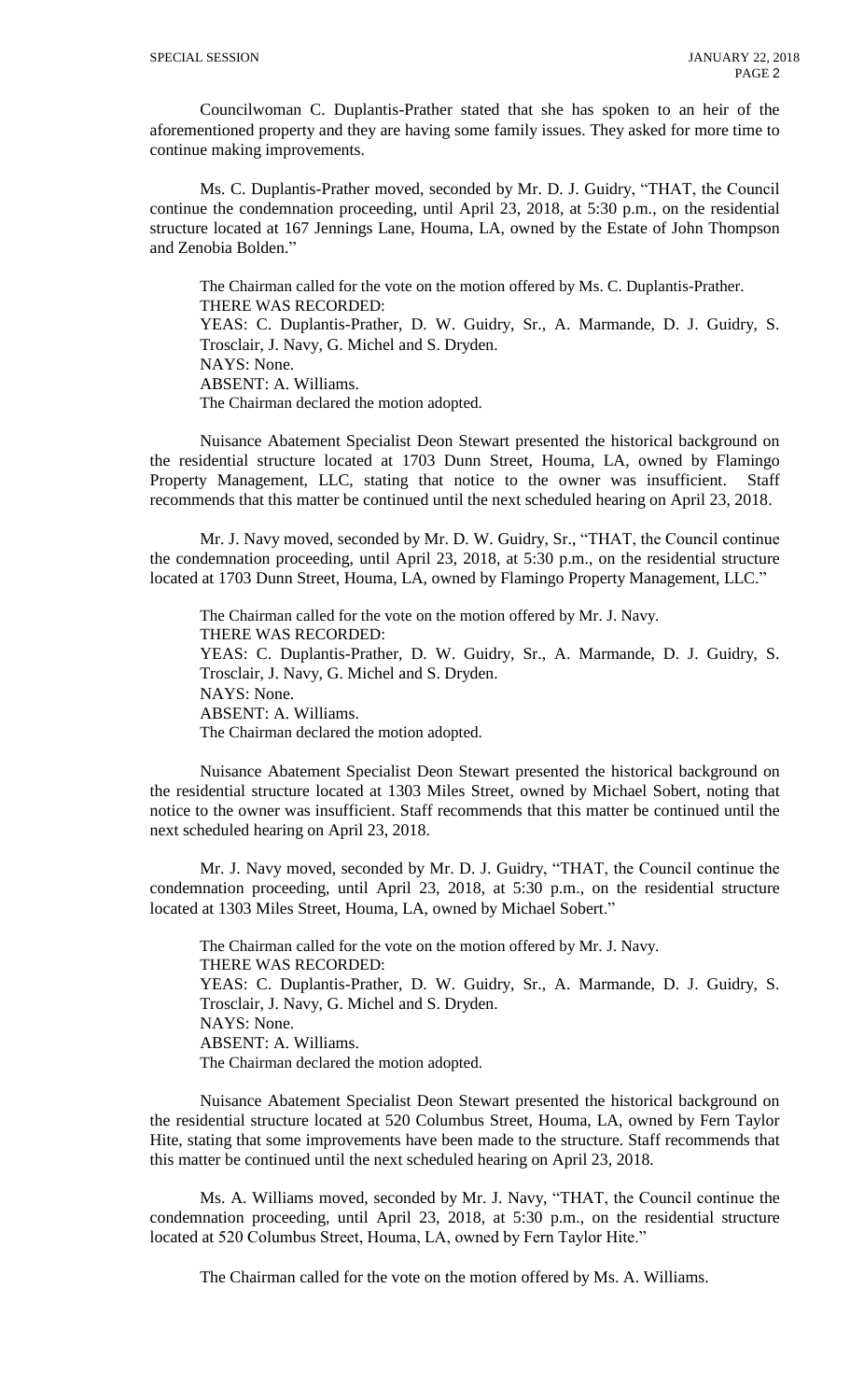THERE WAS RECORDED:

YEAS: C. Duplantis-Prather, D. W. Guidry, Sr., A. Marmande, D. J. Guidry, S. Trosclair, J. Navy, A. Williams, G. Michel and S. Dryden. NAYS: None. ABSENT: None. The Chairman declared the motion adopted.

Nuisance Abatement Specialist Deon Stewart presented the historical background on the residential accessory structure located at 211 Henderson Street, Houma, LA, owned by Trudy E. Lee a/k/a Trudy E. Lee Ralston, stating that structure continues to be in violation. There is extensive roof damage, exterior rotting materials, the windows are not being maintained in a weather tight condition and the structure is not secure. Staff recommends that this structure be condemned.

Ms. Trudy Ralston, owner of the residential accessory structure located at 211 Henderson Street, stated that they have made substantial repairs to the structure and is asking for more time to continue making all of the necessary improvements.

Ms. C. Duplantis-Prather moved, seconded by Mr. D. W. Guidry, Sr., "THAT, the Council continue the condemnation proceeding, until April 23, 2018, at 5:30 p.m., on the accessory structure located at 211 Henderson Street, Houma, LA, Chauvin, LA, owned by Trudy E. Lee a/k/a Trudy E. Lee Ralston."

The Chairman called for the vote on the motion offered by Ms. C. Duplantis-Prather. THERE WAS RECORDED: YEAS: C. Duplantis-Prather, D. W. Guidry, Sr., A. Marmande, D. J. Guidry, S. Trosclair, J. Navy, G. Michel and S. Dryden. NAYS: None. ABSENT: A. Williams. The Chairman declared the motion adopted.

Mr. D. J. Guidry moved, seconded by Mr. A. Marmande, "THAT, the Council continue the condemnation proceeding, until April 23, 2018, at 5:30 p.m., on the residential mobile home structure located at 5415 Bayouside Drive, Chauvin, LA, owned by Everette Pinell."

The Chairman called for the vote on the motion offered by Mr. D. J. Guidry. THERE WAS RECORDED: YEAS: C. Duplantis-Prather, D. W. Guidry, Sr., A. Marmande, D. J. Guidry, S. Trosclair, J. Navy, A. Williams, G. Michel and S. Dryden. NAYS: None. ABSENT: None. The Chairman declared the motion adopted.

Nuisance Abatement Specialist Deon Stewart presented the historical background on the residential accessory structure located at 1855 A Bayou Blue Road, Houma, LA, owned by James and Joycelyn Hebert, stating that structure continues to be in violation. The exterior of the property has not been maintained and free of tall grass in excess of 12 inches. The windows on the accessory structure have not been maintained properly and the aforementioned structure is not secure. The interior of the accessory structure has not been maintained in a clean and sanitary condition and has missing and/or rotting material present. Staff recommends that this structure be condemned.

Ad Hoc Attorney Tanner Magee stated that he published a "Whereabouts Ad" in the local newspaper and asked for a continuance on the aforementioned property.

Mr. D. J. Guidry moved, seconded by Ms. C. Duplantis-Prather, "THAT, the Council continue the condemnation proceeding, until April 23, 2018, at 5:30 p.m., on the accessory structure located at 1855 A Bayou Blue Road, Houma, LA, owned by James and Joycelyn Hebert."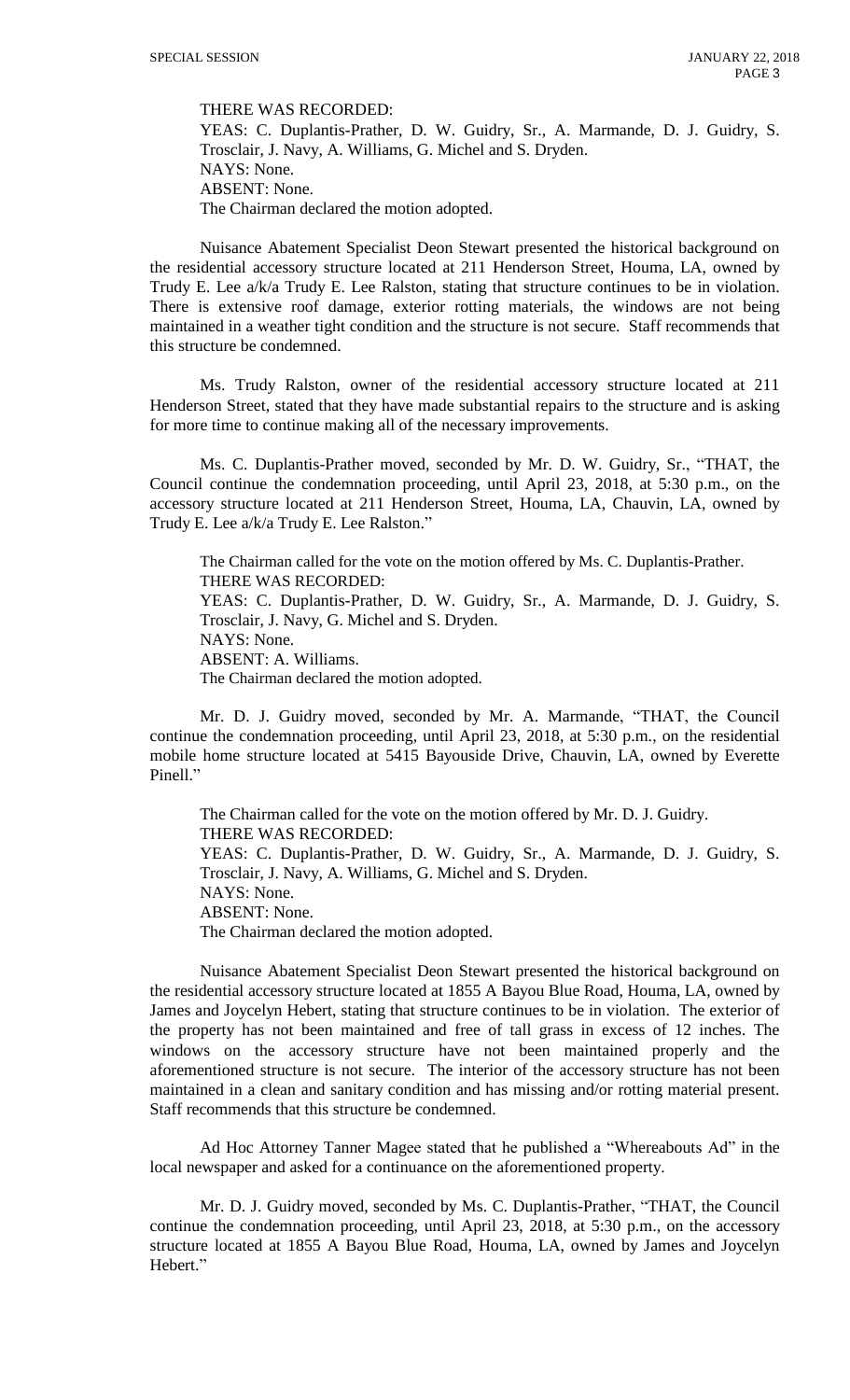The Chairman called for the vote on the motion offered by Mr. D. J. Guidry. THERE WAS RECORDED: YEAS: C. Duplantis-Prather, D. W. Guidry, Sr., A. Marmande, D. J. Guidry, S. Trosclair, J. Navy, A. Williams, G. Michel and S. Dryden. NAYS: None. ABSENT: None. The Chairman declared the motion adopted.

Nuisance Abatement Specialist Deon Stewart presented the historical background on the residential structure located at 804 Peach Street, Houma, LA, owned by Jerry J. Dupre and Laurie Dupre, stating that some improvements have been made to the structure. Staff recommends that this matter be continued until the next scheduled hearing on April 23, 2018.

Mr. Jerry Dupre, Jr., owner of the property located at 804 Peach Street, stated that he had some health issues and is currently making repairs to the structure. He request a continuance to make additional repairs.

Ms. C. Duplantis-Prather moved, seconded by Mr. D. J. Guidry, "THAT, the Council continue the condemnation proceeding, until April 23, 2018, at 5:30 p.m., on the residential structure located at 804 Peach Street Houma, LA, owned by Jerry J. Dupre, Jr. and Laurie Landreneau Dupre."

The Chairman called for the vote on the motion offered by Ms. C. Duplantis-Prather. THERE WAS RECORDED: YEAS: C. Duplantis-Prather, D. W. Guidry, Sr., A. Marmande, D. J. Guidry, S. Trosclair, J. Navy, A. Williams, G. Michel and S. Dryden. NAYS: None. ABSENT: None.

The Chairman declared the motion adopted.

Nuisance Abatement Specialist Deon Stewart presented the historical background on the commercial structure located at 104 Howard Avenue, Houma, LA, owned by E-Z Serve Convenience Stores, Inc, and Albert Lagraize stating that the commercial structure continues to be in violation. The following conditions are present: the structure appears to be abandoned and there is tall grass in excess of 12 inches. This location may be a place of rodent harborage or other infestation. The exterior and interior has not been maintained in a clean and sanitary condition; there are broken windows and other junk and trash present. The structure may also be a possible gathering place for vagrancy and/or other illegal activity. Staff recommends that the commercial structure be condemned.

Councilwoman C. Duplantis-Prather stated that she has spoken to the owner of the aforementioned property and he has made some improvements. She noted that the property was in litigation and everything has been settled.

Ms. C. Duplantis-Prather moved, seconded by Mr. D. J. Guidry, "THAT, the Council continue with the condemnation proceeding, until April 23, 2018, at 5:30 p.m., on the commercial structure located at 104 Howard Avenue, Houma, LA, owned by E-Z Serve Convenience Stores, Inc. and Albert Lagraize."

The Chairman called for the vote on the motion offered by Ms. C. Duplantis-Prather. THERE WAS RECORDED: YEAS: C. Duplantis-Prather, D. W. Guidry, Sr., A. Marmande, D. J. Guidry, S. Trosclair, J. Navy, A. Williams, G. Michel and S. Dryden. NAYS: None. ABSENT: None. The Chairman declared the motion adopted.

Ms. C. Duplantis-Prather moved, seconded by Mr. D. J. Guidry, "THAT, the Council continue with the condemnation proceeding, until April 23, 2018, at 5:30 p.m., on the commercial structure located at 100 Howard Avenue/8696 Main Street, Houma, LA, owned by E-Z Serve Convenience Stores, Inc. and Albert Lagraize."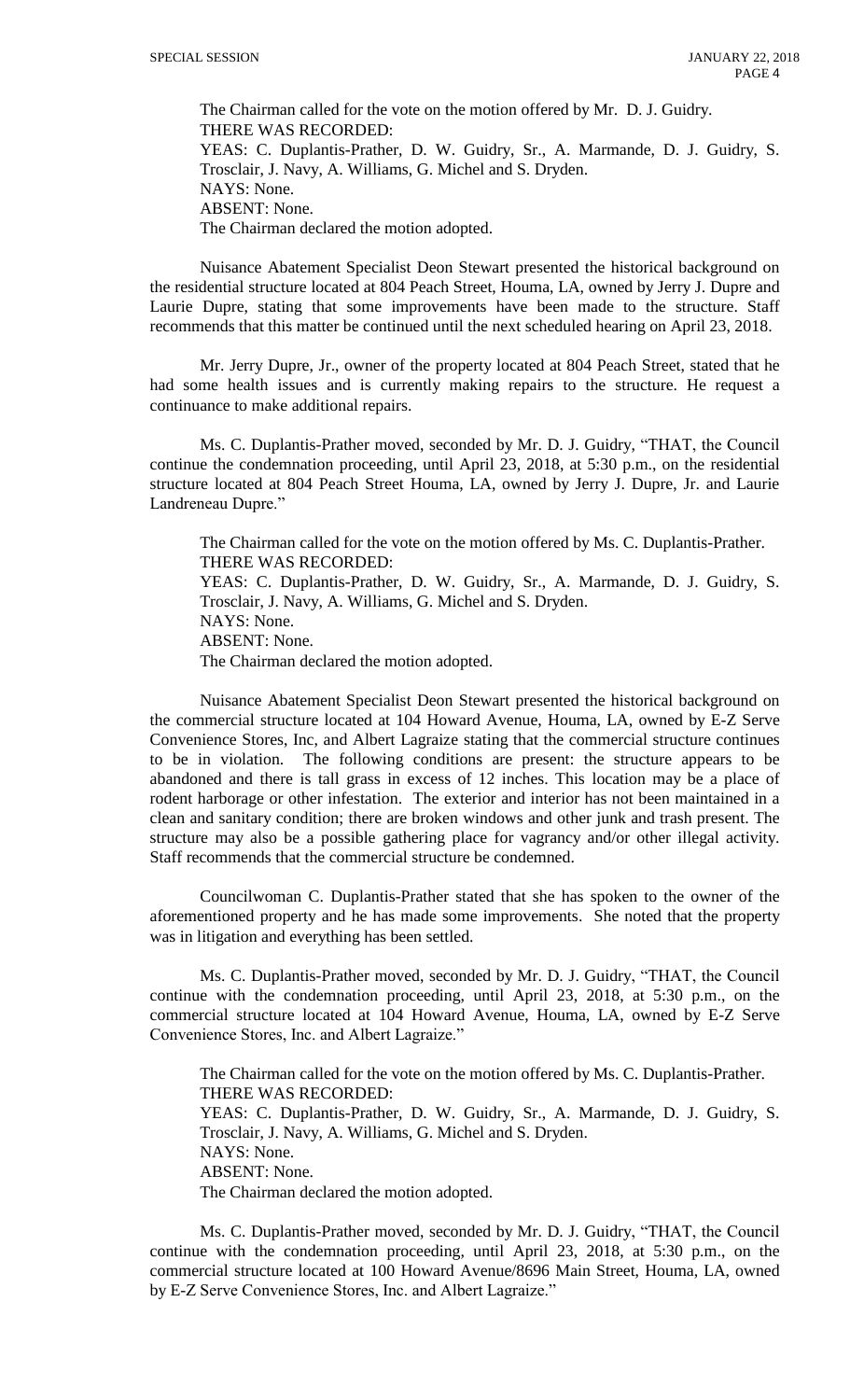The Chairman called for the vote on the motion offered by Ms. C. Duplantis-Prather. THERE WAS RECORDED: YEAS: C. Duplantis-Prather, D. W. Guidry, Sr., A. Marmande, D. J. Guidry, S. Trosclair, J. Navy, A. Williams, G. Michel and S. Dryden. NAYS: None. ABSENT: None. The Chairman declared the motion adopted.

Nuisance Abatement Specialist Deon Stewart presented the historical background on the residential structure located at 124 Pellegrin Street, Houma, LA, owned by Jodie Lynn Gentry, stating notice to the owner was insufficient. Staff recommends that this matter be continued until the next scheduled hearing on April 23, 2018.

Mr. D. J. Guidry seconded by Ms. A. Williams, "THAT, the Council continue with the condemnation proceeding, until April 23, 2018, at 5:30 p.m., on the residential structure located at 124 Pellegrin Street, Houma, LA, owned by Jodie Lynn Gentry."

The Chairman called for the vote on the motion offered by Mr. D. J. Guidry. THERE WAS RECORDED: YEAS: C. Duplantis-Prather, D. W. Guidry, Sr., A. Marmande, D. J. Guidry, S. Trosclair, J. Navy, A. Williams, G. Michel and S. Dryden. NAYS: None. ABSENT: None. The Chairman declared the motion adopted.

Nuisance Abatement Specialist Deon Stewart presented the historical background on the residential structure located at 291 Bergeron Street, Houma, LA, owned by Ann Marie Whitten, Betty Glover Gillespie, John L. Glover, Phala Glover Lacoste and Thomas F. Glover, Jr., stating that improvements has been made to the structure. Staff recommends that file be closed.

Ms. C. Duplantis-Prather moved, seconded by Mr. G. Michel, "THAT, the Council close the condemnation file on the residential mobile home structure located at 291 Bergeron Street, Houma, LA, owned by Ann Marie Whitten, Betty Glover Gillespie, John L. Glover, Phala Glover Lacoste and Thomas F. Glover, Jr., due to substantial improvements being made."

The Chairman called for the vote on the motion offered by Ms. C. Duplantis-Prather. THERE WAS RECORDED: YEAS: C. Duplantis-Prather, D. W. Guidry, Sr., A. Marmande, D. J. Guidry, S. Trosclair, J. Navy, A. Williams, G. Michel and S. Dryden. NAYS: None. ABSENT: None. The Chairman declared the motion adopted.

Nuisance Abatement Specialist Deon Stewart presented the historical background on the residential structure located at 1504 Memory Lane, Houma, LA, owned by the Estate of Gerald J. Boudreaux, Jerry A. Boudreaux, Christy Boudreaux Marcel and Patty Boudreaux Redmond, stating that structure continues to be in violation. The structure contains missing and/or rotting material and the windows have not been maintained in proper condition. The structure appears to have foundation issues and is a possible gathering place for vagrancy and/or other illegal activity. Junk and trash is also present. Staff recommends that this structure be condemned.

Mr. J. Navy moved, seconded by Mr. D. J. Guidry "THAT, the Council continue the condemnation proceeding, until April 23, 2018, at 5:30 p.m., on the residential structure located at 1504 Memory Lane, Houma, LA, owned by Estate of Gerald J. Boudreaux, Jerry A. Boudreaux, Christy Boudreaux Marcel and Patty Boudreaux Redmond."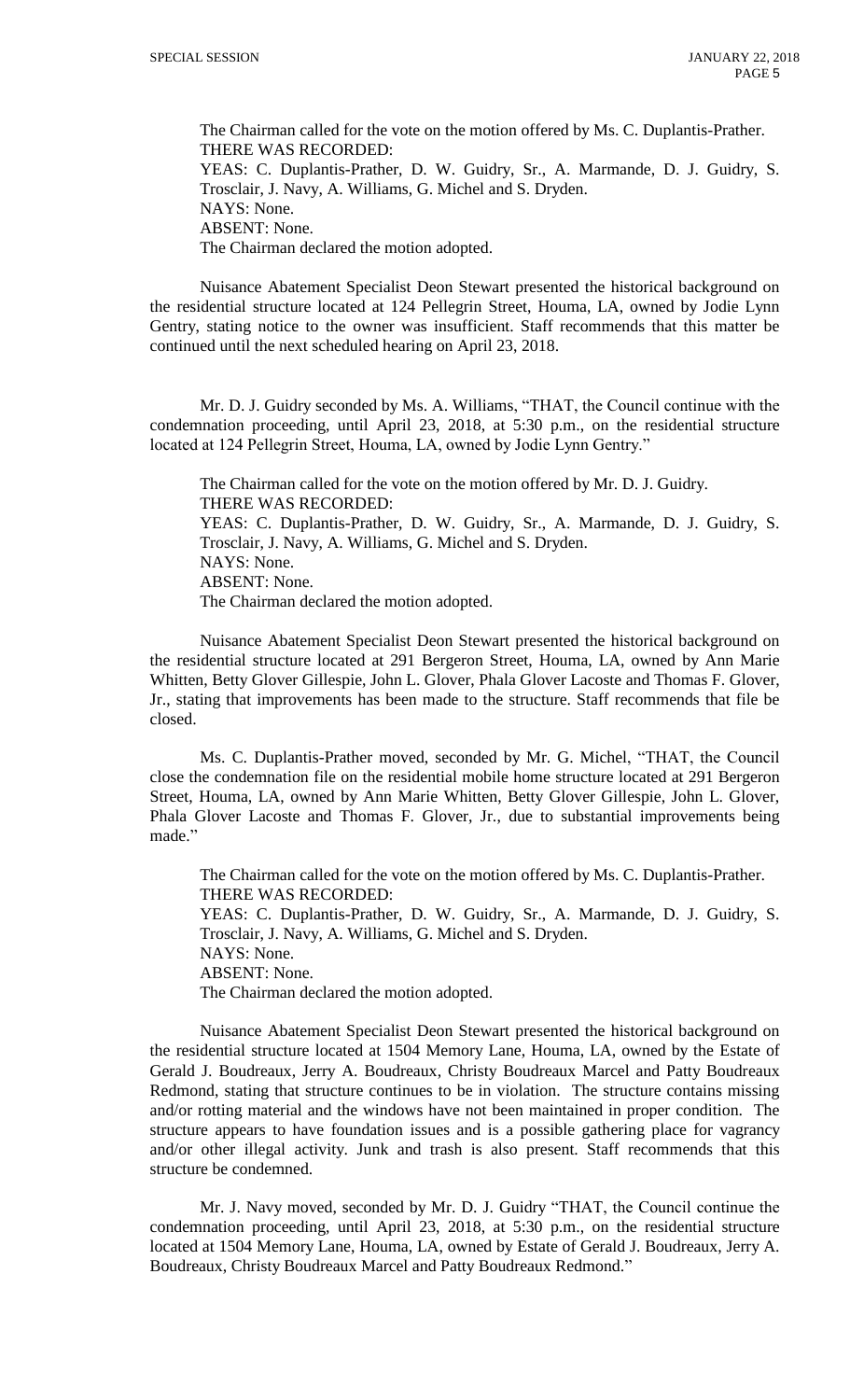The Chairman called for the vote on the motion offered by Mr. J. Navy THERE WAS RECORDED: YEAS: C. Duplantis-Prather, D. W. Guidry, Sr., A. Marmande, D. J. Guidry, S. Trosclair, J. Navy, A. Williams, G. Michel and S. Dryden. NAYS: None. ABSENT: None. The Chairman declared the motion adopted.

Nuisance Abatement Specialist Deon Stewart presented the historical background on the residential structure located at 825 Community Street, Houma, LA, owned by Carroll D. McIntire, Jr., Judith McIntire Maclean, Susan McIntire Claudet, Scott Thomas McIntire, Jodi Danielle Guthery., Lindsay Catherine McIntire, Jeremy Daniel McIntire, Mollie Jo McIntire, Michael James McIntire, Jr., Patricia Porche McGlothin Kay Porche Thibodeaux, Catherine Bourgeois Cambre, Clysse Bourgeois Carlos, Freddy A. Bourgeois, Ronald Klein McIntire, Jr., Catherine Rose McIntire Pegues, John T. McIntire, Jr., Geralyn McIntire Prejean, Joseph Daniel McIntire, Joan Authement Broussard, Chris J. Authement, Carole Authement Duval, Fay Authement Kurkjk and Anne M. Authement, stating that the structure continues to be in violation. The structure is not secure and the windows and doors have not been maintained in a secure, weather tight condition. There is missing/rotting material present and is maybe a possible gathering place for vagrancy and/or other illegal activity. Staff recommends that this structure be condemned.

Ad Hoc Attorney Tanner Magee stated that he has not been in contact with any of the heirs of the aforementioned property.

Mr. J. Navy moved, seconded by Mr. D. J. Guidry, "THAT, the Council find that the residential structure located at 825 Community Street, Houma, LA, owned by Carroll D. McIntire, Jr., Judith McIntire Maclean, Susan McIntire Claudet, Scott Thomas McIntire, Jodi Danielle Guthery., Lindsay Catherine McIntire, Jeremy Daniel McIntire, Mollie Jo McIntire, Michael James McIntire, Jr., Patricia Porche McGlothin Kay Porche Thibodeaux, Catherine Bourgeois Cambre, Clysse Bourgeois Carlos, Freddy A. Bourgeois, Ronald Klein McIntire, Jr., Catherine Rose McIntire Pegues, John T. McIntire, Jr., Geralyn McIntire Prejean, Joseph Daniel McIntire, Joan Authement Broussard, Chris J. Authement, Carole Authement Duval, Fay Authement Kurkjk and Anne M. Authement per legal description,

1. An undivided one-half (1/2) interest in and to:

1.1 A certain lot of ground, located in the Parish of Terrebonne, State of Louisiana, at Gibson, Louisiana, on the right descending bank of Big Bayou Black, measuring eighty (80') feet front along the public highway of the road paralleling the said Bayou Black by depth between parallel lines of three hundred (300') feet; bounded in front or south by said public road along the right descending bank of Big Bayou Black, in the rear or north by the property of D.C. McIntire, above or east by the said D.C. McIntire, and below or west by the property of A.C. Thibodaux; together with all rights, ways, privileges and servitudes thereto appertaining and belonging.

1.2 A certain lot or parcel of ground situated in the Parish of Terrebonne, Louisiana, at Gibson, on the right descending bank of the Bayou Black, measuring a front of eight7ynine (89') feet on the south side of St. Mary Street by such depth as exists between the said street and the Bayou Black, a distance of 432 feet, more less, on its western line and a distance of 465 feet, more or less on the eastern line; the said lot measuring a width of ninety-four (94') feet, more or less, on said bayou, its rear line; bounded north by St. Mary street, south by Bayou Black, east by lot sold to Carrol D. McIntire, and west by property belonging to Edward J. Porche, Jr., and a parcel of ground acquired by Mrs. Margaret Mary McIntire, wife of Joseph Y. Authement, respectively; together with all the improvements thereon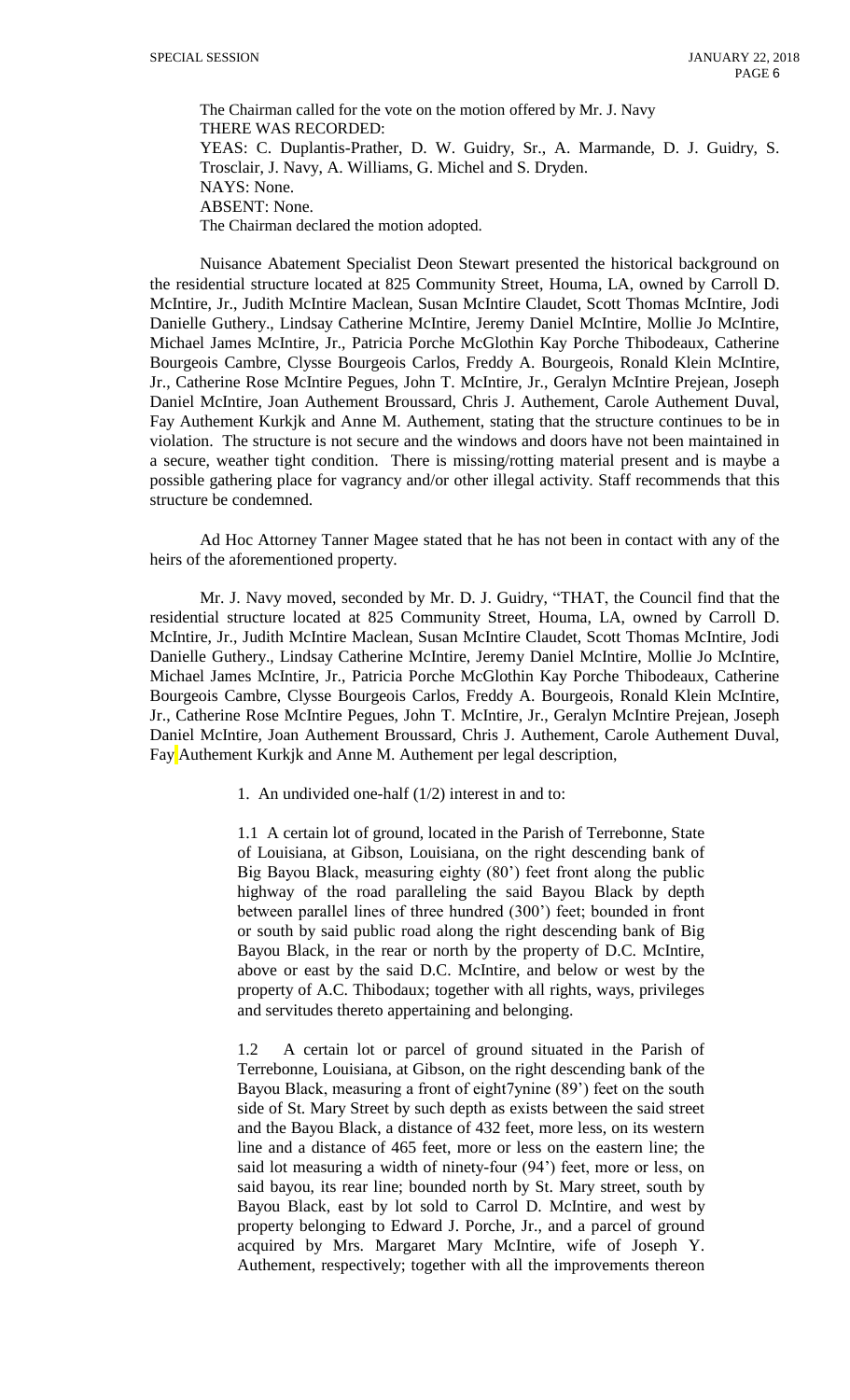and all rights, ways, privileges, servitudes, and advantages thereunto belonging or in anywise appertaining.

Less and Except from Item 1.2:

A certain lot or parcel of ground situated in Terrebonne Parish, Louisiana, designated as Tract "B" property of Marjorie M. Porche, et al located in Section 3, T16S-R14E, Terrebonne Parish, Louisiana, as shown on plat prepared by Keneth L. Rembert, Surveyor, dated July 22, 1997. Said lot measures 89 feet front on the south side of Mary Street by such depth as exists between the said street and Tract "A", a distance of 185.50 feet more or less, on its western line and a distance of 186.65 feet, more or less, on the eastern line and 87.83 feet across the rear line. Said lot is bounded north by Mary Street, south by Tract "A" belonging to Marjorie M. Porche, et al, east by property owned by Judith McIntire Maclean and west by property owned by Joseph Y. Authement and Marjorie M. Porche, et al together with all buildings and improvements thereon, and all rights, ways, privileges, and servitudes thereunto belonging or in anywise appertaining.

See COB 677, folio 556; and COB 1586, folio 256; records of Terrebonne Parish.

Assessment R08-3757

2. An undivided interest, assessed as 22/120 in and to:

A certain tract of land, situated in Terrebonne Parish, about6 three (3) miles from Gibson, on the Bayou Black, going up the bayou o the left descending bank and measuring three (3) arpents in width on said bayou, by the depth of confirmation, say twenty (20) arpents, more or less; bounded on the upper side by land of Mrs. Caroline Knight and below by the land of Edgar Bourg' together with all the buildings and improvements thereon and all rights, ways, privileges, and servitudes thereto belonging.

See COB 378, folio 453; and COB 546, folio 822; records of Terrebonne Parish.

Assessment R08-37357

Less and Except:

a. Tract sold to Loveless Porche and wife in COB 357 at folio 495.

b. Tract sold to Zenobia A. Pharr in COB 379 at folio 32.

c. Tract sold to Reverend William Johnson and Odile Smith Johnson in COB 379 at folio 124.

d. Tract sold to Willie Robinson, Sr., in COB 384 at folio 169.

e. Tract sold to Elnora R. Johnson in COB 404 at folio 402.

f. Tract sold to Eugene Joseph Watson and Mrs. Gerina M. Watson in COB 431 at folio 515.

g. Tract sold to Loveless Porche and wife in COB 839 at folio 590.

3. An undivided interest, assess as 22/120 in and to: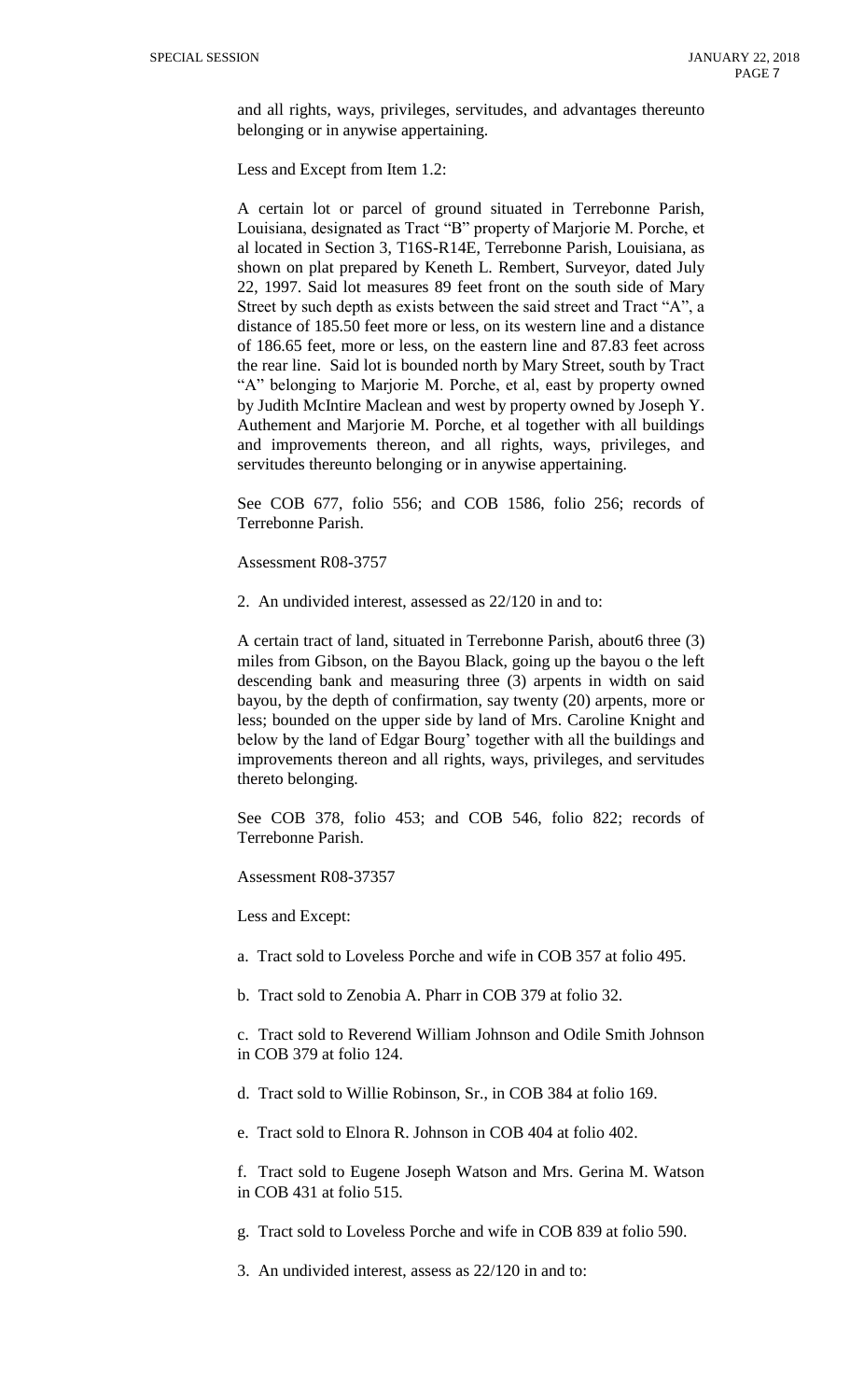3.1 A certain tract of land situated in Gibson, Louisiana, bounded on the north by property of Mary O'Rourke, on the east by land of Miss Mary O'Rourke, on the south by the Southern Pacific Rail Road, on the west by Bayou Tiger, with all improvements thereon, to give and to hold the said property into the said owner, his heirs, and assigns, in full property forever, free from any lien, mortgage or encumbrance whatever, with full and general warranty of title, and with full subrogation to all the rights of warranty, and all other rights as held herein by prior owners.

3.2 All that certain lot or parcel of land situated in Gibson, State of Louisiana, said property being bounded on the north by Bayou Tiger, o the east by lands of Pettigrue and Bass, on the south by the Southern Pacific Rail Road Company, on the west by D.C. McIntire, said property contain ten (10) acres, more or less, or all property owned by Miss Mary O'Rourke, between Bayou Tiger and the Southern Pacific Rail Road Co., to have and to hold the above described premises, together with all and singular, the rights, and appurtenances thereon in anywise appertaining, into the said Miss Mary Catherine O'Rourke, heirs and assigns forever, and seller bound his heirs, executors and administrators, to warrant and forever defend all and singular, the said premises into the said D.C. McIntire, his heirs and assigns, against any person whomever lawfully claim, or to claim the same, or any part.

See COB 378, folio 453; and COB 546, folio 822; records of Terrebonne Parish.

Assessment R08-37356

Less and Except:

a. Tract sold to William Sellers in COB 184 at folio 217.

b. Tract sold to Emma Williams in COB 171 at folio 617.

c. Tract sold to the State of Louisiana, Department of Transportation and Development in COB 1088 at folio 793.

d. Tract sold to the State of Louisiana, Department of Transportation and Development in COB 1233 at folio 547.

4. An undivided interest, assessed as 22/120, in and to:

Bound on the east by property of Peter Randel, on the south by a Public Road, north by Bayou Black, on the west by the heir of the late John L. McIntire, on the north by a certain canal on the edge of a swamp, said property being one (1) arpent front by depth of survey.

See COB 378, folio 453; and COB 546, folio 822; records of Terrebonne Parish.

Assessment R08-37358

Less and Except:

a. Tract sold to Ferdinand Mathews in COB 283 at folio 649.

b. Tract sold to Saul Patterson and Mrs. Albertha G. Patterson in COB 380 at folio 222.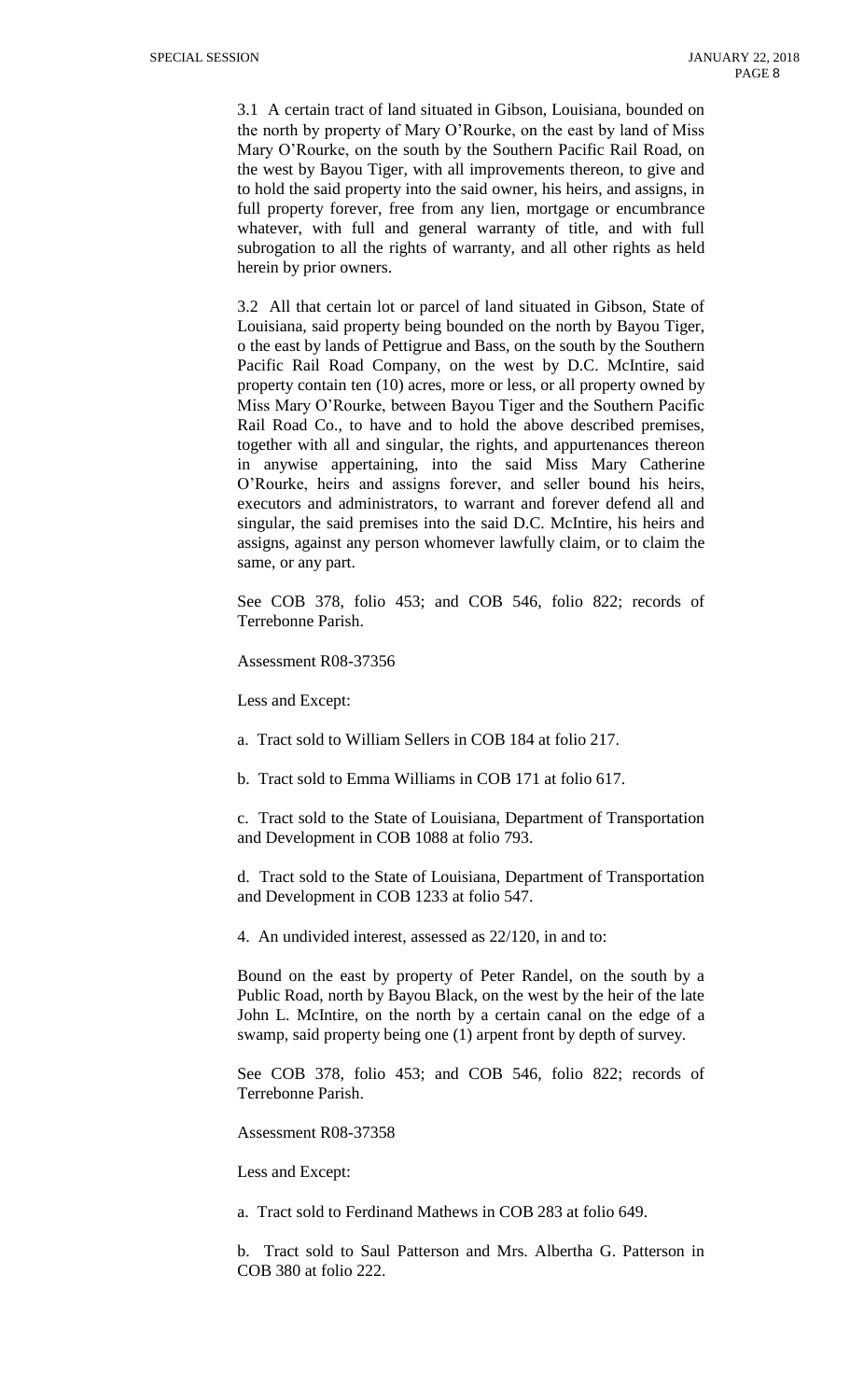- c. Tract sold to Bessie May Butler, et al, in COB 384 at folio 184.
- d. Tract sold to Rennorh Short in COB 851 at folio 888.
- 5. An undivided interest, assessed as 22/120m in and to:

Bound on the north by Mary Street, on the east by property of Mrs. Louise Thibodaux, and the Estate of D.C. McIntire, Sr., on the south by a public road, north by Bayou Black, and the Estate of D.C. McIntire, Sr., on the west by property of A.C. Thibodaux, said property to contain four and one-third (4-1/3) acres of land, more or less.

See COB 378, folio 453; and COB 546, folio 822; records of Terrebonne Parish.

Assessment R08-37355

Less and Except:

a. Tract sold to Edward J. Porche, Jr., in COB 147 at folio 354.

b. Tract sold to Margaret M. McIntire and husband in COB 300 at folio 268.

c. Tract sold to Marjorie McIntire and husband, Edward J. Porche, Jr. in COB 300 at folio 268.

d. Tract sold to Carroll D. McIntire and wife, Carmen Gilbeate Martinez in COB 300 at folio 268.

- e. Tract sold to Rou J. Premeaux in COB 378 at folio 508.
- f. Tract sold to Roy J. Premeaux in COB 389 at folio 310.
- g. Tract sold to Warren P. Adams in COB 405 at folio 549.
- h. Tract sold to Richard P. Arceneaux in COB 405 at folio 551.
- i. Tract sold to Warren P. Adams in COB 425 at folio 131.
- j. Tract sold to Wallace J. Boudreaux in COB 417 at folio 378.
- k. Tract sold to Carroll D. McIntire in COB 886 at folio 294.
- 6. An undivided interest, assess as 22/120, in and to:

A certain lot of ground in the town of Tigerville, of Terrebonne Parish, Louisiana, described as Lots 3 and 4, Block 32 of said Tigerville, measuring each sixty (60') feet front by depth of one hundred twenty (120') feet; said property having been on the Assessment Rolls (No. 5454) of Terrebonne Parish for the year 1929 and described as a lot in Gibson, bounded above the Tiger Bayou, below by Mrs. V. Abadie and sold at tax sale on June 21, 1930, as will be seen by the Sheriff's Process Verbal filed of record in the Clerk's Office, Parish of Terrebonne, Louisiana, and recorded in COB 94, at folio 232, Parish of Terrebonne, Louisiana.

See COB 378, folio 453; and COB 546, folio 822; records of Terrebonne Parish.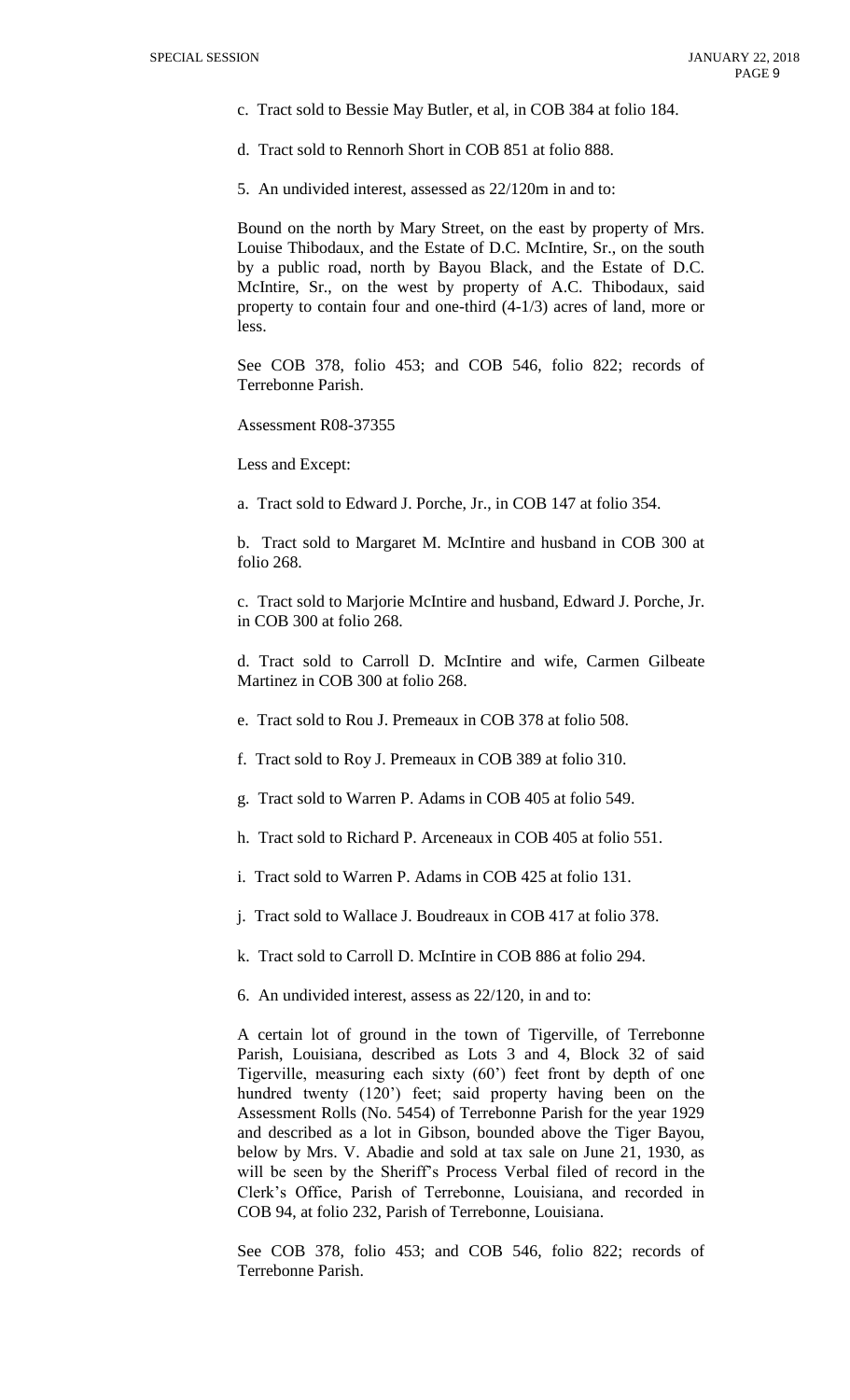Assessment R08-37359

7. An undivided interest, assess as 22/120, in and to:

A certain tract of land situated in the Parish of Terrebonne, Louisiana, about twenty (20) miles from the City of Houma, measuring two (2) arpents front on the right descending bank of Bayou Black, by depth of Twenty (20) arpents; bounded above by property herein below secondly described and below by property of J.C. Dupont, formerly, now Henry Walthers; together with all improvements thereon, servitudes thereto belonging or in anywise appertaining.

A certain tract of land situated in the Parish of Terrebonne, Louisiana, at about twenty (20) miles from the City of Houma, measuring two and one-half  $(2 \frac{1}{2})$  arpents more or less, front on the right descending bank of Bayou Black, by a depth of twenty (20) arpents; bounded above by property of Estilette Giroir and below by property hereinabove firstly described; together with all the buildings and improvements thereon as well as all rights, ways, privileges and servitudes thereto belonging or in anywise appertaining.

See COB 98 at folio 454 and COB 99 at folio 130.

See COB 378, folio 453; and COB 546, folio 822; records of Terrebonne Parish.

Assessment R08-37360

Less and Except

- a. Tract sold to Walter Diggs in COB 300 at folio 267.
- b. Tract sold to Rance Mitchell in COB 413 at folio 471.
- c. Tract sold to Paul Faucheaux in COB 489 at folio 319.

d. Tract sold to Elnora Nash Diggs, widow of Herbert Diggs in COB 377 at folio 135.

e. Tract sold to Elnora Nash Cambor by Act dated May 25,1972, in COB 538, folio 227, entry no. 422597.

f. Tract sold to Kinsey Smith in COB 595 at folio 834.

g. Tract sold to Sidney Johnson in COB 855 at folio 818.

h. Tract sold to Sidney Johnson in COB 856 at folio 940.

- i. Tract sold to Betty Mitchell in COB 1206 at folio 566.
- j. Tract sold to Evelyn S. Wilson, et al in COB 1812 at folio 682.
- 8. An undivided interest, assessed as 22/120, in and to:

8.1 A certain lot of ground situated in the Parish of Terrebonne, State of Louisiana, located in what is known as "BERGERON-VOISIN ADDITION", which said subdivision lies just below the City of Houma, and which lot is designated as lot 3 in Block 8 and measures sixty (60') feet front on the north of Jerry Ann Avenue, by depth along Bergeron Street of one hundred two (102') feet and is bounded on the south by said Jerry Ann Avenue, west by said Bergeron Street,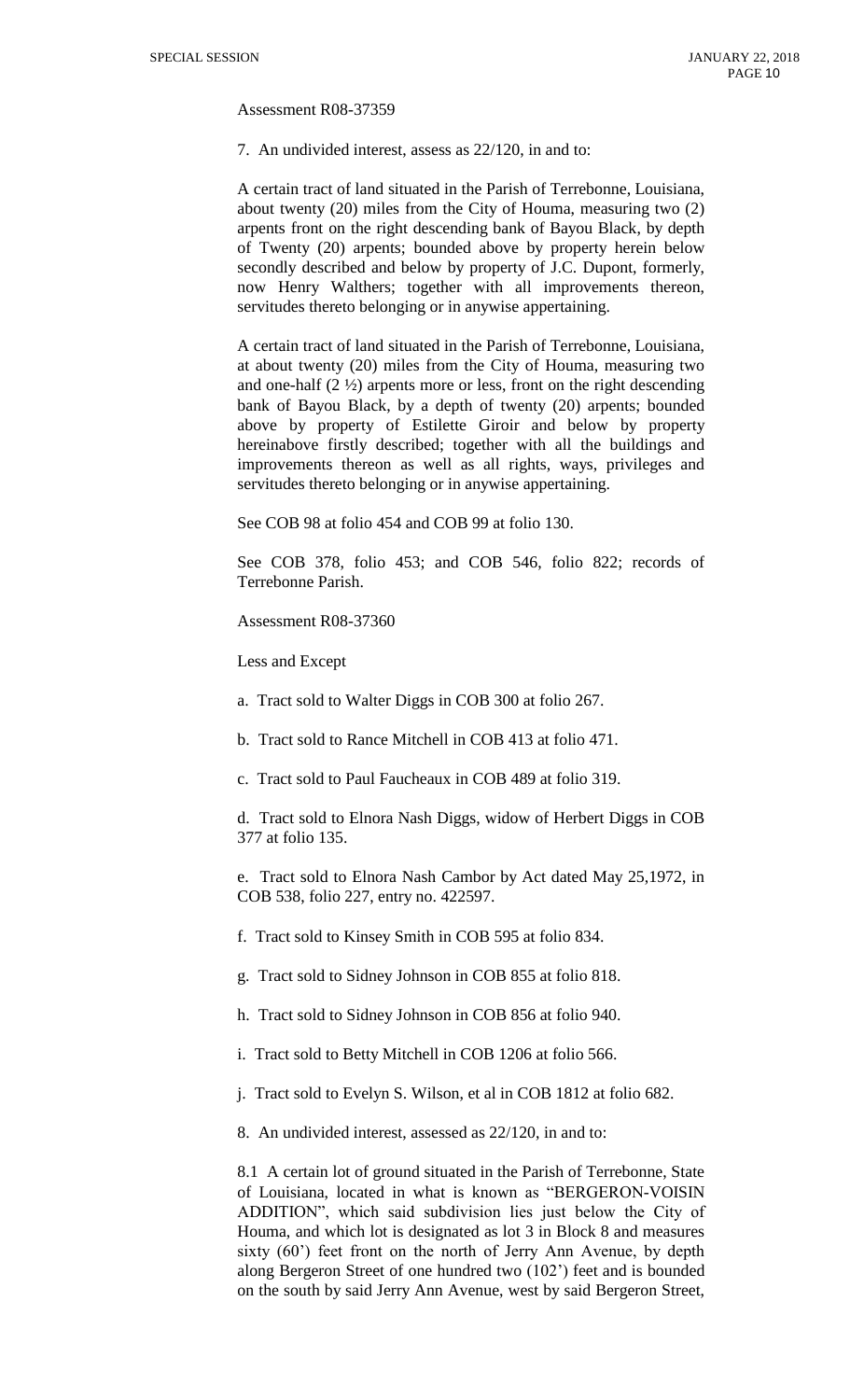east by Lot 4, and north by the west half of Lot 2 of said Block 8 hereinafter described.

8.2 A certain fractional lot of ground, situated in the Parish of Terrebonne, State of Louisiana, located in what is known as "BERGERON-VOISIN ADDITION", designated as the west half of Lot 2 in Block 8 of said addition, measuring fifty-eight feet, three and seven-eighths (58' 3 7/8") inches, on the east side of Bergeron Street by depth across the said lot of sixty (60') feet to the east half of said Lot 2; bounded in front or west by said Bergeron Street, east by said east half of said Lot 2, south by the lot hereinabove described firstly (Lot 3 of Block 8) and north by "property line", together with all the buildings and improvements thereon and all rights, ways, privileges, servitudes and advantages thereunto belonging or in anywise appertaining.

See COB 378, folio 453; and COB 546, folio 822; records of Terrebonne Parish.

Assessment R03-22942

9. An undivided interest, assessed as 22/120, in and to:

A certain lot of ground situated in this parish, in the town of Gibson at a distance of about twenty-five (25) miles from the town of Houma, known and designated on a plan made by V. Sulskowski, Surveyors, as Lot 4 in Block 26, having a frontage of one hundred sixty (160') feet on a street know as Mary Street having a depth of one hundred twenty (120') feet between parallel lines; together with all the buildings, fences, outhouses, and improvements thereon; bounded north by Mary Street, on the east by land of Allen Thibodaux, south by Estate of Joseph Schmidt and west by land of Philip Walther.

See COB 546, folio 822; records of Terrebonne Parish.

Assessment R08-37362

is in a dilapidated and dangerous condition that endangers the health, safety and welfare of the public. Accordingly, the structure is hereby condemned and the owners are hereby ordered to demolish, and/or remove the structure by February 28, 2018. In default of which Terrebonne Parish Consolidated Government may proceed to do so, and in accordance therewith, the Parish Administration be authorized to proceed with the bidding process for the demolition and/or removal."

The Chairman called for the vote on the motion offered by Mr. J. Navy. THERE WAS RECORDED: YEAS: C. Duplantis-Prather, D. W. Guidry, Sr., A. Marmande, D. J. Guidry, S. Trosclair, J. Navy, A. Williams, G. Michel and S. Dryden. NAYS: None. ABSENT: None. The Chairman declared the motion adopted.

(The power point presentation given by Administration, which contains the background and history of each property, photographs of the subject structures, and Administration's recommendations, have been made a part of the official record of these proceedings, a hard copy of which is to be maintained in the office of the Planning Department.)

Mr. D. J. Guidry moved, seconded by Mr. D. W. Guidry, Sr., "THAT, there being no further business to come before the Council, the meeting be adjourned."